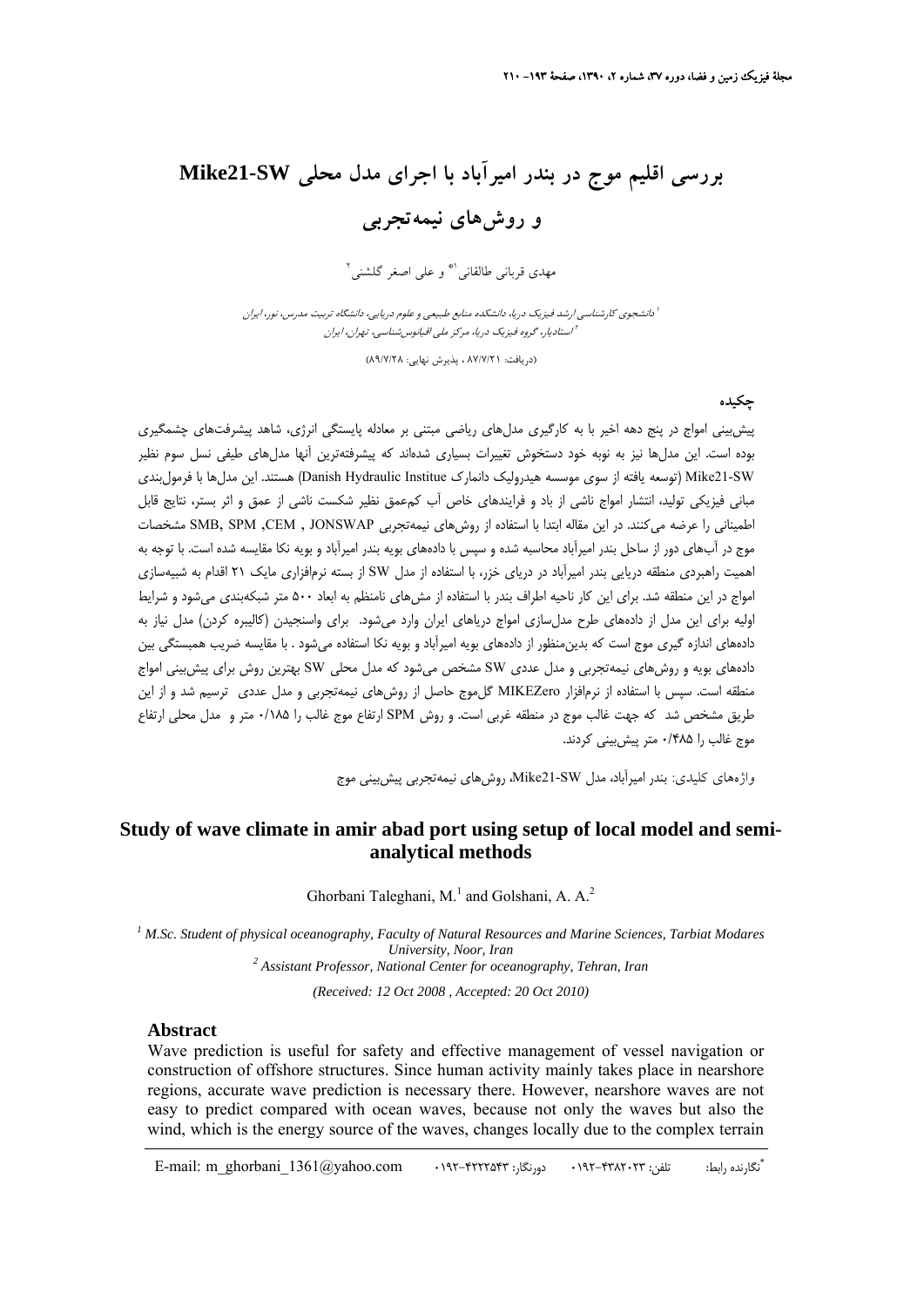around the shore.

During the past 50 years, wave forecasting using numerical models according to wave energy balance equation has become widespread. These models also change significantly when new generation of spectral wave models such as Mike21-SW are suggested as the most advanced wave forecasting models. These models using formulation of basic physical wave generation by wind, wave transport and special processes of shallow waters e.g depth-induced wave breaking and bottom friction present reasonable results.

Shallow-water wave transformation strongly depends on coastal geomorphology and bottom sediment characteristics. Accurate prediction of wave parameters is vital for the coastal infrastructure developments and other activities. MIKE 21 SW is a new generation wind wave model based on unstructured meshes. The model simulates the growth, decay and transformation of wind generated waves and swell in offshore and coastal areas.

In this study, some semi-analytical methods and numerical model Mike21-SW at the Amir Abad port were wied to predict the wind wanes, with results that has strongest agreement with buoy data. To study and assess the semi-analytical method results, wave height and wave period are determined by SMB, SPM, CEM, JONSWAP methods and compared with Amir Abad buoy data.Wind data which is used in semi-analytical methods are extracted from Babolsar synoptic station.

Because of the importance of Babolsar port, an unstructured application to the mesh file SW model was constructed covering 53.2 to 53.6 E and 36.8 to 37.2 N and mesh size in this area (which is uniform) is 0.005 degree( 500m). Boundaries in the north, east and west are open and in the south there is a closed boundary. The boundary condition of the local SW model is extracted as a parametric module from Iranian Sea Waves Modeling Project (ISWM) over 12 years from 1992 to 2004.These parameters are significant wave height, peak wave period, mean wave direction and spreading directional index.

Amir Abad buoy data was used for local SW model callibration. Comparsion which was made between the semi-analytical methods and buoy data shows that the SPM method has the best correlation with Amir Abad buoy data within the semi-analytical methods.

Over 12 years (from 1992 to 2004) wave climate in study area was assessed and compared with rose wave calculated by local model and with NEKA buoy data. Results shows that wave growth condition in Amir Abad area is a duration limited condition and only in few cases fully developed conditions occur.

In general , there is not good agreement between semi-analytical methods and buoy data and there is large error in using these methods. Semi-analytical methods predict values typically lower than observations.

Results show that the local SW model is the best method for wave condition prediction as is expected. Because in Local SW Model all phenomena associated with energy transport and with all frequencies and directions are included completely and any presupposition is not included.

The Root-Mean-Squired Error of SPM method in wave height forecasting is 0.45m, in wave period is 1.2 s . In semi-analytical methods, SPM method has good agreement in wave parameters forecasting.

The rose wave acquired by the local model indicates that dominant wave direction in Amir Abad Port is NW and another dominant wave direction is N.

Numerical model forecast for wave direction is more accurate than semianalytical methods and the wave rose acquired by the local model has good agreement with the buoy data. The study suggests that another local model with smaller mesh should be tried in this zone.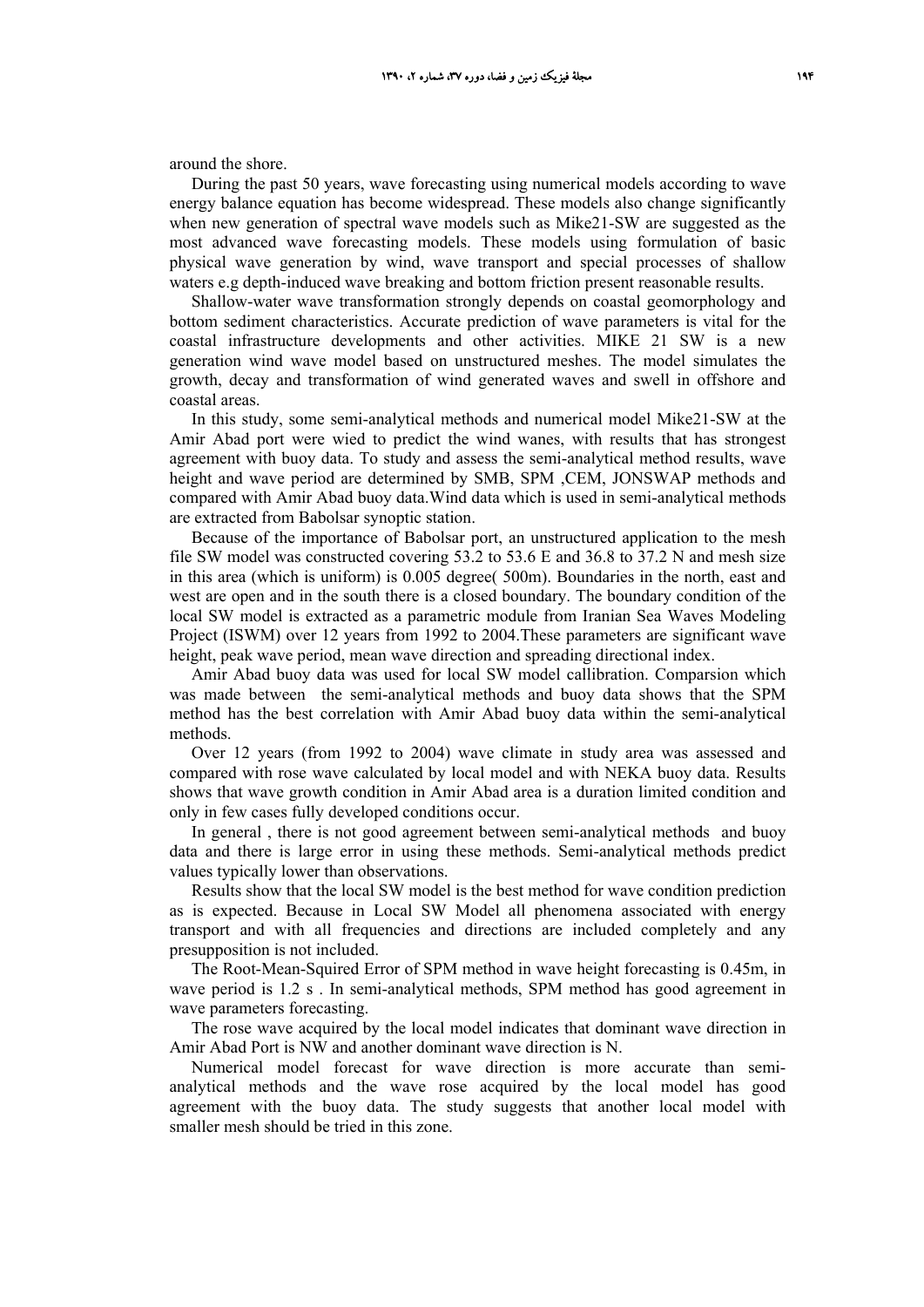**Key words:** Amir abad Port, Mike21-SW Model, Semi-Analytical wave prediction methods

**1 مقدمه** 

اقليم باد تغيير كل مشخصات باد (جهت و اندازه) است كه از كيفيت و تكامل وضع هوايي منطقه معيني مشخص ميشود. اقليم موج، تغيير خصوصيات موج است كه از كيفيت و مشخصات جوي و هيدروديناميكي آن منطقه مشخص ميشود. به عبارتديگر ميانگين درازمدت شرايط متغير موج را دربر ميگيرد. اين اصطلاح نه فقط به طور ساده براي شرايط ميانگين بلكه براي همة پارامترها نظير حداكثرها، حداقلها و مانند آن نيز به كار ميرود. فاكتورهاي اقليمي نظير عرض جغرافيايي، ارتفاع از سطح دريا، توپوگرافي بستر دريا، وزش باد و نظير آن شرايط ويژه فيزيكي هستند كه اقليم موج را كنترل مي كنند.

در كاربردهاي مهندسي سواحل، اثر امواج دريا در درجه اول اهميت قرار دارد. امواج عامل مهمي در تعيين هندسه و شكل سواحل محسوب ميشوند و بهخصوص در طرحهاي دهانه بنادر، آبراههها، حفاظت سواحل، سازههاي ساحلي و ديگر فعاليتهاي ساحلي تاثير بسزايي دارند. مشخصههاي امواج دريا به شدت با زمان و مكان در تغيير است و شناخت مناسب ازمشخصات امواج در يك منطقه مستلزم اندازه گيريهاي درازمدت (در حد ده سال به بالا) در فواصل زماني كوتاه (در حد يك ساعت وكمتر) در تعداد نقاط متعددي از منطقه مورد بررسي است. در امريكا، ژاپن، هلند وچند كشور ديگر، دانش مهندسي دريا و اقيانوسشناسي از چند دهه قبل مطرح بوده و پيشرفتهاي قابل توجهي در آنها صورن گرفته است. استانهاي ساحلي كشور از لحاظ اقتصادي داراي اهميت ويژهاي هستند. در مناطق جنوبي وجود نفت اين اهميت را بيشتر ميكند . اجراي طرحهاي اكتشاف و استخراج نفت از پهنه دريا، صنعت صيادي، گردشگري، حفاظت بنادر و مانند آن سهم بزرگي در اقتصاد كشور خواهند داشت.

اجراي هريك از اين طرحها شناخت دقيق اقليم باد و موج منطقه را از هر لحاظ ميطلبد و در اجراي چنين طرحهايي، فيزيك دريا و مهندسي سواحل اهميت زيادي پيدا خواهند كرد. هفت استان ساحلي كشور با گستره مرز دريايي به وسعت 3000 كيلومتر ميتوانند نقش مهمي در رونق اقتصادي مناطق محروم عهدهدار شوند (چگيني،  $.$ (1٣٨٧)

سيگال و همكاران (2002) با بدست آوردن نوسانات سطح آب و مدل كردن آن با نرمافزار عددي (NSW(21Mike، به بررسي ريختشناسي ساحلي در خليج UK ,Tiegmouth پرداختند و نتيجه كار را با تصاوير از راه دور كه از طريق پنج دوربين كه ناحيه مورد نظر را تحت پوشش قرار داشت، مقايسه كردند. با توجه به اينكه طول دماغه اين خليج حدود 2 كيلومتر است، آنها شبيهسازي را در طول جزر و مدهاي متفاوت كه اطلاعات آن را از اندازهگيريهاي طرح سواحل اروپا (Project Coast European ( گرفته بودند، عملي ساختند و بعد به وابستگي معنيداري از شبيهسازي عددي با تصاوير موجود رسيدند. در اين كار از اطلاعات خروجي قسمت (NSW(21Mike بهمنزلة اطلاعات ورودي قسمت (HD(21Mike استفاده شده و درنهايت با رسم نمودار سرعت جريان براي حالتهاي گوناگون ارتفاع موج مشخصه، به تاثير آنها در ريختشناسي ساحلي پرداخته شد. آنها دريافتند كه توپوگرافي مناطق ساحلي رابطه مستقيمي با محدوده جزر و مد دارد و تراز آب در مجراي خليج در شرايط جزر و مدي متفاوت، بين 0/2 تا 0/4 متر تغيير مي كند.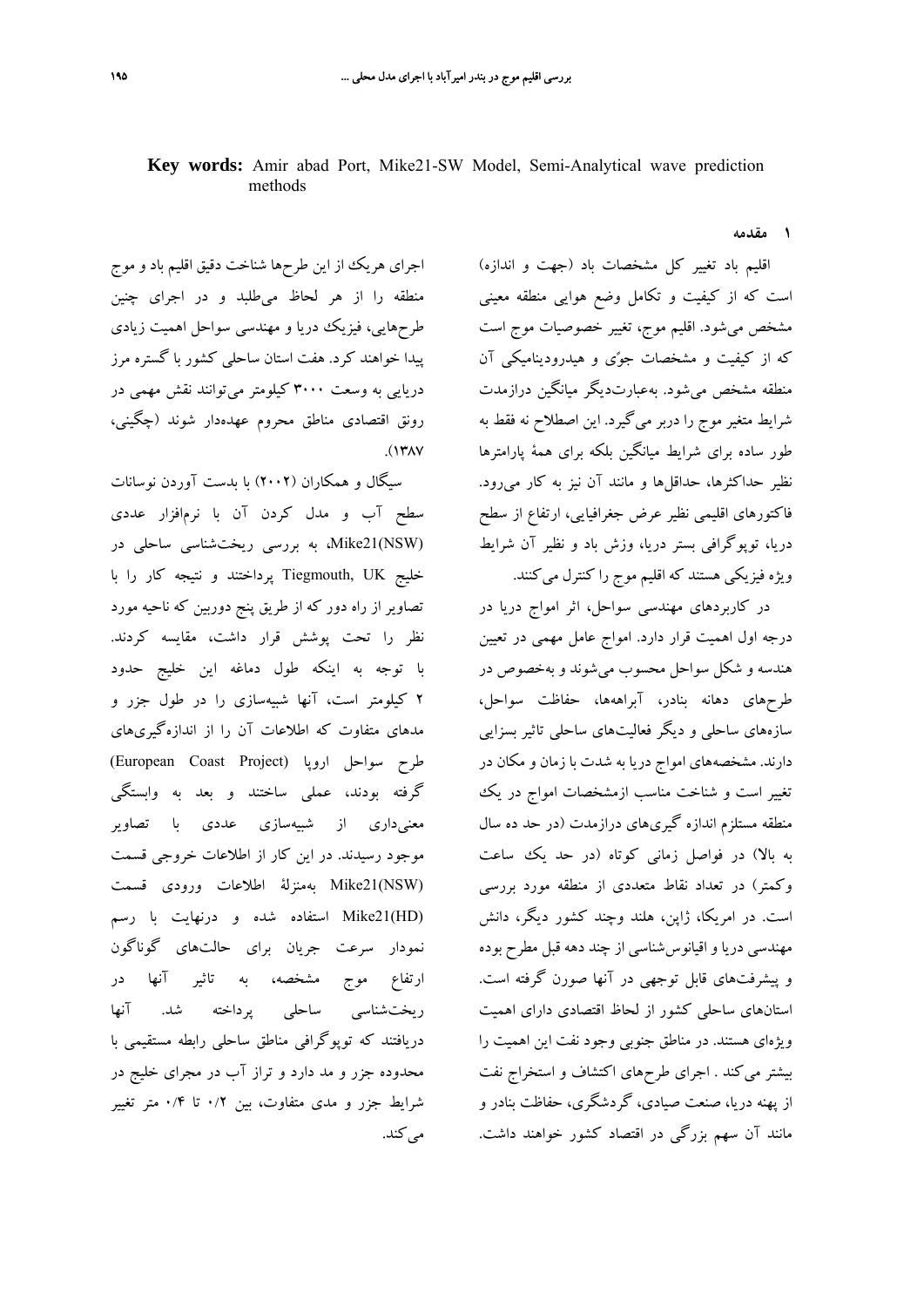درخشان (1383) در تحقيقي تحت عنوان، پيشبيني مشخصات امواج دريا با روشهاي تجربي در منطقه بوشهر» با پردازش بيش از 5600 داده هواشناسي شامل سرعت و جهت باد، مدت زمان تداوم باد، دماي سطحي آب ، دماي هوا و ساير اطلاعات از قبيل طول بادگير اندازهگيري شده در ايستگاه هواشناسي و بويه شناور منطقه بوشهر و استفاده از روشهاى نيمهتجربي ,SMB, SPM Krylov , Donelan ,JONSWAP الگوي امواج منطقه دريايي بوشهر را بهدست آورد. برايناساس مشاهده شد كه بهترين روش نيمهتجربي براي پيشبيني ارتفاع موج در منطقه روش SMB است.

عظام (1383)، در تحقيق خود با عنوان « ارزيابي روشهاي پيشبيني امواج ناشي از باد در آبهاي دور از ساحل بندر انزلي با استفاده از دادههاي موجود و عرضه روش مناسب » با استفاده از سه دسته دادههاي آماري شامل موجنگار، دادههاي ماهوارهاي و آمار بلندمدت 3 ساعته ثبت شده باد در ايستگاه بندر انزلي به بررسي روشهاي پيشبيني امواج ناشي از باد پرداخت. وي سپس مدل منتخب را با استفاده از بررسي همزمان آمار امواج ثبت شده بويه موجنگار و نتايج مدل، براي منطقه بندر انزلي واسنجي كرد. سپس آمار درازمدت امواج منطقه را با استفاده از مدل واسنجي شده استخراج كرد و نتايج مدل را با دادههاي ماهوارهاي، مورد مقايسه و تحليل قرار داد.

سيفان آهاري (1384)، در تحقيق خود امواج ناشي از باد در منطقه دور از ساحل بوشهر را با استفاده از روش نيمهتجربي SMB و مدول OSW از بسته نرمافزاري 21Mike مورد محاسبه و تجزيه و تحليل قرار داده است. در اين تحقيق بيشترين ارتفاع بهدست آمده از روش SMB 3/99 متر با دوره تناوب 9/39 ثانيه است. براساس نتايج اين تحقيق ميزان همبستگي دو روش SMB و OSW برابر 59 درصد است.

فاز دوم طرح مدلسازي امواج درياهاي ايران

(1385)، در مركز ملي اقيانوسشناسي به انجام رسيد و امواج درياي خزر مربوط به دوره 12 ساله از 1992 تا 2003 شبيهسازي شد. طرحي تحت عنوان مدلسازي (Iranian Seas Wave Modelling, ايران درياهاي امواج (ISWM از سوي سازمان بنادر و كشتيراني تعريف شد و مركز ملي اقيانوسشناسي به همراه موسسه تحقيقات هیدرولیک دانمارک (DHI) عهدهدار به انجام رساندن آن شدند. در فاز دوم اين طرح، ابتدا دادههاي مورد نياز براي مدلسازي از قبيل دادههاي باد (اندازهگيري ماهوارهاي، ايستگاههاي سينوپتيك و خروجيهاي مدلهاي هواشناسي)، دادههاي موج (ماهوارهاي و بويهاي)، اطلاعات عمقسنجي، جزرومد، تغييرات تراز آب دريا، يخبندان و... جمعآوري و تحليل شده است. سپس با استفاده از مدول SW نرمافزار 21 Mike كه يك مدل رياضي تبديل باد به موج است، موج ناشي از ميدان باد گسترده روي سطح درياي خزر محاسبه شده است. برپايي و واسنجي مدل و همچنين صحتسنجي نتايج مدل پس از اجرا به كمك دادههاي موج و باد اندازهگيري شده و كنترل كيفيت شده صورت پذيرفته است.

فاز سوم طرح مدلسازي امواج درياهاي ايران (1385)، نيز در مركز ملي اقيانوسشناسي به انجام رسيد و امواج درياهاي جنوب ايران مربوط به دوره 12 ساله از 1992 تا 2003 شبيهسازي شد.

سيادت موسوي (1385)، از سه مدل محاسبه براي Mike21-SW و SPM84 ،SWAN مشخصات امواج ناشي از باد در محدوده خليج چابهار استفاده كرد. در اين تحقيق، نتايج حاصل از سه مدل فوق در محدوده خليج چابهار با هم مقايسه شد و همچنين ميزان تاثير فرايندهاي موثر در طيف انرژي در دو مدل رياضي SW21-Mike و SWAN بررسي شد. او با مقايسه اين سه مدل نتيجه گرفت كه اندركنش سهتايي امواج در مناطق كمعمق با تغييرات عمق كم، پارامترهاي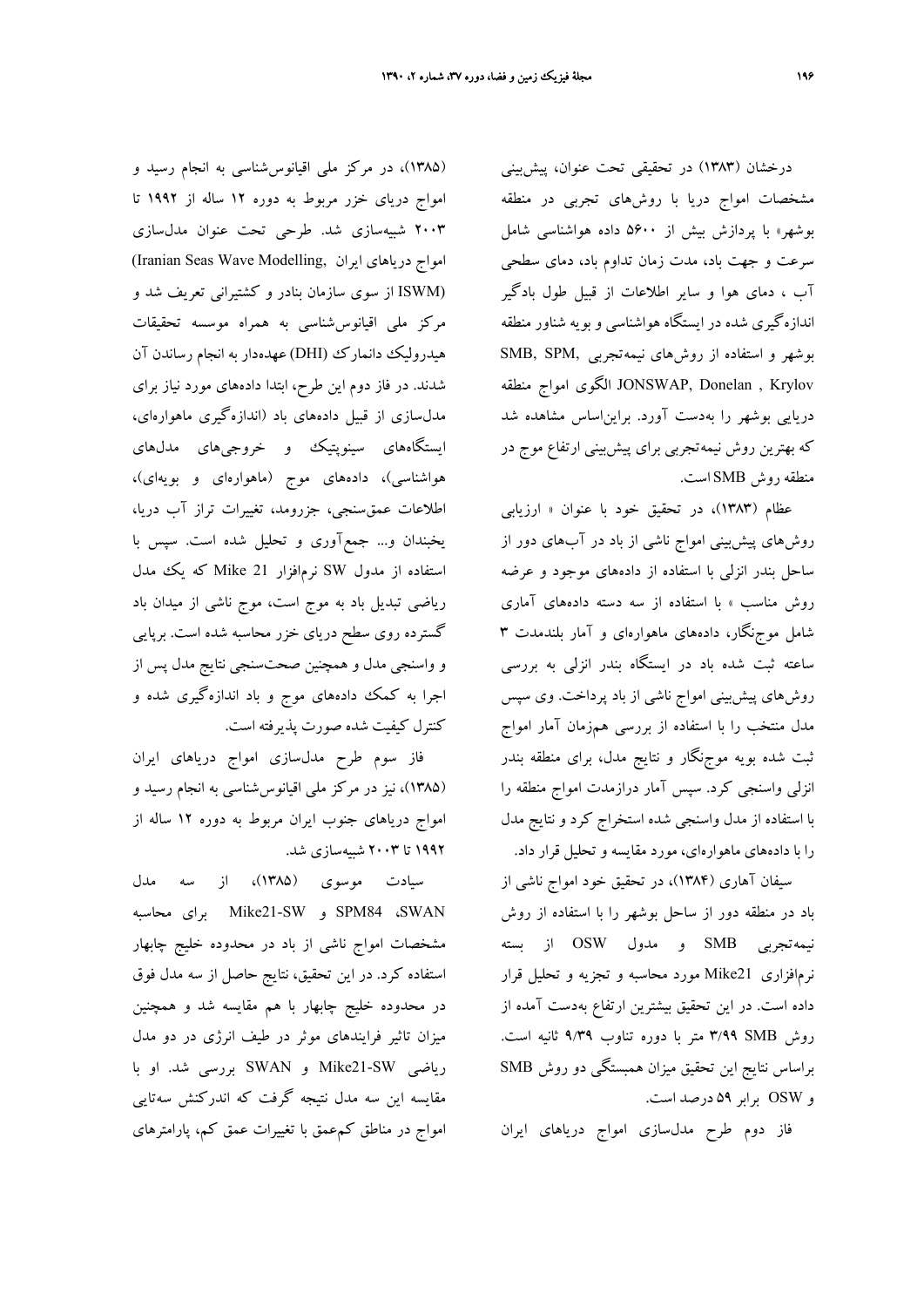موج را تغيير نميدهد و بنابراين استفاده از مدول SW از بسته نرمافزاري مايك21 با خطاي زيادي همراه نيست.

چگيني و همكاران (1387) در تحقيقي با عنوان « تعيين اقليم امواج ناشي از باد در آبهاي دور از ساحل بندر اميرآباد» با استفاده از روشهاي نيمهتجربي ,SMB CEM ,SPM الكوي امواج منطقه دريايي بندر اميرآباد را بهدست آوردند. سپس با مقايسه نتايج روشهاي نيمهتجربي با نتايج بويه بندر اميرآباد بهترين روش براي پيشبيني امواج منطقه را استخراج كردند. از بين روشهاي نيمهتجربي، روش SPM داراي بهترين همبستگي با دادههاي بويه بود.

در اين تحقيق اهداف زير دنبال مي شود.

- پيشبيني مشخصات موج در دوره زماني 12 ساله با استفاده از مدل عددي و روشهاي نيمهتجربي

- عرضه مناسبترين روش براي پيشبيني مشخصات امواج در منطقه مورد تحقيق.

- تعيين ميزان همخواني طيف مدل عددي با طيفهاي نيمهتجربي

### **2 روابط حاكم بر روشهاي نيمهتجربي**

در روشهاي نيمهتجربي بر اساس دادههاي اندازهگيري شده و استفاده از تحليل ابعادي، روابطي پيشنهاد شده است. در ادامه به اختصار به اين روابط اشاره ميشود.

#### **1-2 روش SMB**

يكي از روشهاي تجربـي پـيش بينـي امـواج ناشـي از بـاد، روش SMB اســــت كــــه Sverdrup و Munk در 1947 عرضــه كردنــد و بعــداً بــا اســتفاده از دادههــاي بيــشتر، (1958) Bretshneider آن را اصلاح كرد. ارتفـاع و دورة تناوب موج شاخص پيشبينـي شـده بـا ايـن روش در آب عميق با فرمولهاي زير داده ميشود: 2

$$
H_s = 0.283 \frac{U^2}{g} \tanh \left[ 0.0125 \left( \frac{gX}{U^2} \right)^{0.42} \right]
$$
 (1)

$$
T_{S} = 1.20 \frac{2\pi U}{g} \tanh\left[ 0.077(\frac{gX}{U^{2}})^{0.25} \right] \quad (7)
$$
  
X در معادله فوق لا سرعت باد برحسب متر بر ثانیه،  
طول موجود برحسب متر و 2 برابر با ۹/۸۸ متر بر مجدور  
ثانیه است (چگینی، ۱۳۸۷).

**2-2 روش SPM**

يكي ديگر از روشهاي تجربي پيشبيني امواج ناشي از باد، روش SPM است. اين روش در كتاب راهنماي حفاظت سواحل (1984 ,SPM (عرضه شده است. براي استفاده از اين مدل، ابتدا بايد اصلاحاتي روي سرعت باد اندازهگيري شده صورت گيرد. اين اصلاحات شامل اصلاح تراز اندازهگيري، اصلاح زمان ميانگينگيري سرعت باد، اصلاح پايداري و اصلاح مكان اندازهگيري است. روابط پيشبيني ارتفاع و زمان تناوب موج در آب عميق با فرمولهاي زير داده ميشود:

$$
H_{m_o} = 2.433 \times 10^{-1} \left(\frac{U_A^2}{g}\right) \tag{7}
$$

$$
T_P = 8.134 \left(\frac{U_A}{g}\right) \tag{5}
$$

فاكتور تنش باد برحسب متربرثانيه و *<sup>A</sup> U* درمعادله فوق *g* برابر ۹/۸۱ است (1984 ,SPM).

**3-2 روش** CEM در روش CEM از فرمـولهـا و روابـط پيـشنهاد شـده در راهنماي مهندسي ساحل (2003 ,CEM (استفاده ميشـود. براي استفاده از ايـن روش نيـز ابتـدا بايـد اصـلاحاتي روي سـرعت بـاد انـدازهگيـري شـده صـورت گيـرد. در روش CEM معـادلات مربـوط بـه امـواج كـاملاً رشـد يافتـه بـه صورت روابط زير داده شده است:

$$
H_{m_0} = 1.115 \times 10^2 \left(\frac{u_*^2}{g}\right) \tag{2}
$$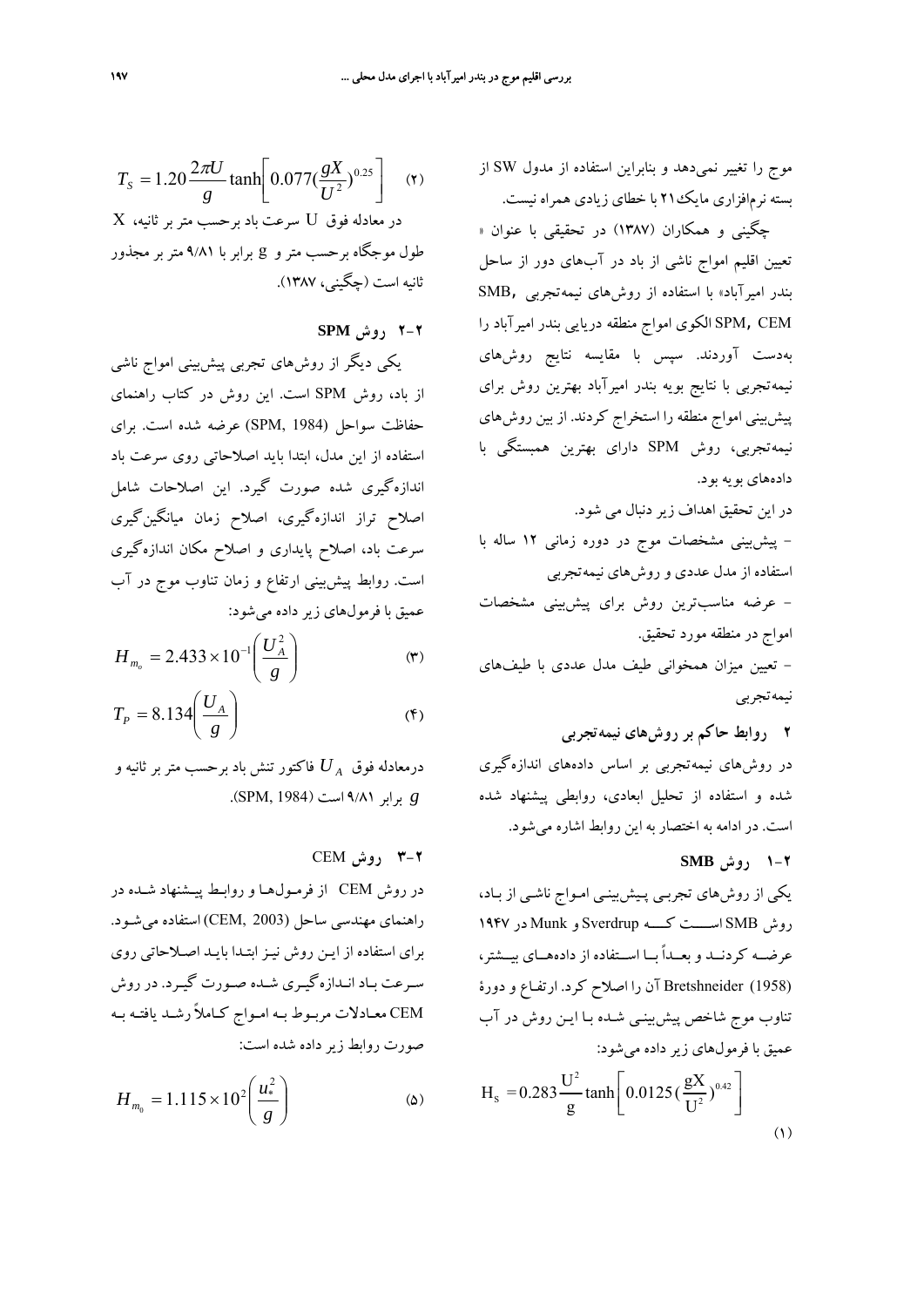$$
T_{P} = 2.398 \times 10^{2} \left(\frac{u_{*}}{g}\right)
$$
 (9)  
در رابطه فوق  $u_{*}$  سرعت برشی باد برحسب متر بر ثانیه

است (2003 ,CEM(.

### **4-2 روش JONSWAP**

هاســلمن و همكــاران (1973) بــا اســتفاده از تحقيقــات آزمايــشگاهي طيــف JONSWAP را از مجمــوع 2000 طيف بهدست آمده از طرح مدلسازي امواج درياي شمال استخراج كردند كه از اين تعداد فقط 121 مـورد متناسـب با شرايط ايدئال رشد موج با محدوديت طول موجگاه بود . بـراي ارتفـاع مـوج شـاخص، تعريـف مشخـصي براسـاس مفاهيم چگالي انرژي موج و گشتاور صـفراُم طيـف مـوج ، داده شـــده اســـت كـــه بـــا  $\rm{H}_{m}$  نـــشان داده مـــىشـــود .(SPM, 1984)

$$
H_{m0} = 4\sqrt{m_0}
$$
 (v)  
1.2.2 eec ہ تناوب موج متناظر با بسامد میانگین طیف

$$
T_{m01} = \frac{m_0}{m_1} \tag{A}
$$

**-3 روابط حاكم بر مدل SW** 

اسـاس محاسـبه و تعيـين مشخـصات امـواج در مـدلهـاي رياضــي پــيشبينــي مــوج از جملــه SW حــل معــادلات پايستگي انرژي طيفي به صـورت گسـسته در بعـد مكـاني، زاويه اي و بسامدي است.

$$
\frac{\partial E}{\partial t} + \frac{\cos \theta}{C} \frac{\partial (ECC_{g})}{\partial x} + \frac{\sin \theta}{C} \frac{\partial (ECC_{g})}{\partial y} + \frac{\sum_{c_{g}}^{\infty} (\sin \theta \frac{\partial C}{\partial x} - \cos \theta \frac{\partial C}{\partial y}) \frac{\partial E}{\partial \theta}}{=\mathcal{S}}
$$
\n(4)

در عبارت فـوق، جمـلات سـمت چـپ انتقـال انـرژي امواج را نشان ميدهند و در ايـن قـسمت از معادلـه اثـرات شكست، كمعمقي و پشته كردن امواج لحاظ مي شود. امـا سـمت راسـت معادلـه، تـرمهـاي چـشمه و چـاه انـرژي و عبـارتانـد از : انـرژي ورودي حاصـل از بـاد ، انـدركنش

غيرخطي مولفههاي موج و اُفت انرژي حاصـل از شكـست موج. رابطه فوق در واقع بهنـوعي سـازوكار ايجـاد و رشـد موج را نشان مي دهد (DHI, 2008).

## **4 مواد و روشها**

« بندر اميرآباد در كناره جنـوب شـرقي دريـايي خـز ر، در مختـصات جغرافيـايي 36 درجـه و 47 دقيقـه شـمالي و 53 درجه و 15 دقيقه شـرقي واقـع شـده اسـت . بنـدر اميرآبـاد احتمالاً در آينده به مهم ترين بندر تجاري كشور در درياي خزر تبديل خواهد شد» (چگيني، 1387).

**1-4 دادههاي مورد نياز براي به انجام زساندن تحقيق**  بـراي اجـراي مـدلهـاي نيمـهتجربـي پـيشبينـي مـوج بـه دادههاي باد، طول موجگاه و همچنين خصوصيات هندسي منطقه موردنظرنياز است.

دادههــاي مربــوط بــه عمــقســنجي: فايــل دادههــاي عمقسنجي درياي خزر مربوط به طرح مـدلسـازي امـواج درياهاي ايران از مركز ملي اقيانوسشناسي تهيه شد.

دادههـاي مربـوط بـه طـول بـادگير مـوج : بـه منظـور محاسبه طول بادگير در منطقه مورد بررسي از نقشه دريـاي خزر در محیط نرمافزار اتوکد (Auto Cad) استفاده شـد. اين كار در مركز ملي اقيـانوسشناسـي صـورت گرفـت و جدول مربوط به طول موجگاه با تفكيك 3 درجـه، از ايـن مركز فراهم شد.

اطلاعات باد: در اين تحقيـق از داده هـاي بـاد ايـستگاه سينوپتيك بابلسر استفاده شد. ايستگاه سينوپتيك بابلسر در موقعيــت جغرافيــايي 36 درجــه و 43 دقيقــه شــمالي و 52 درجـه و 39 دقيقـه شـرقي واقـع و در 1951 تأسـيس شـده است. اين ايستگاه مشخصات باد شامل جهت باد بـه درجـه و سرعت باد به نات را در ارتفاع 10 متري از سـطح زمـين، در بازههـاي 3 سـاعته ثبـت كـرده اسـت . زمـان تـداوم بـاد پــارامتري مهــم در انــدازهگيــري مشخــصات امــواج بــا روشهاي نيمهتجربي است. بـراي محاسـبه زمـان تـداوم از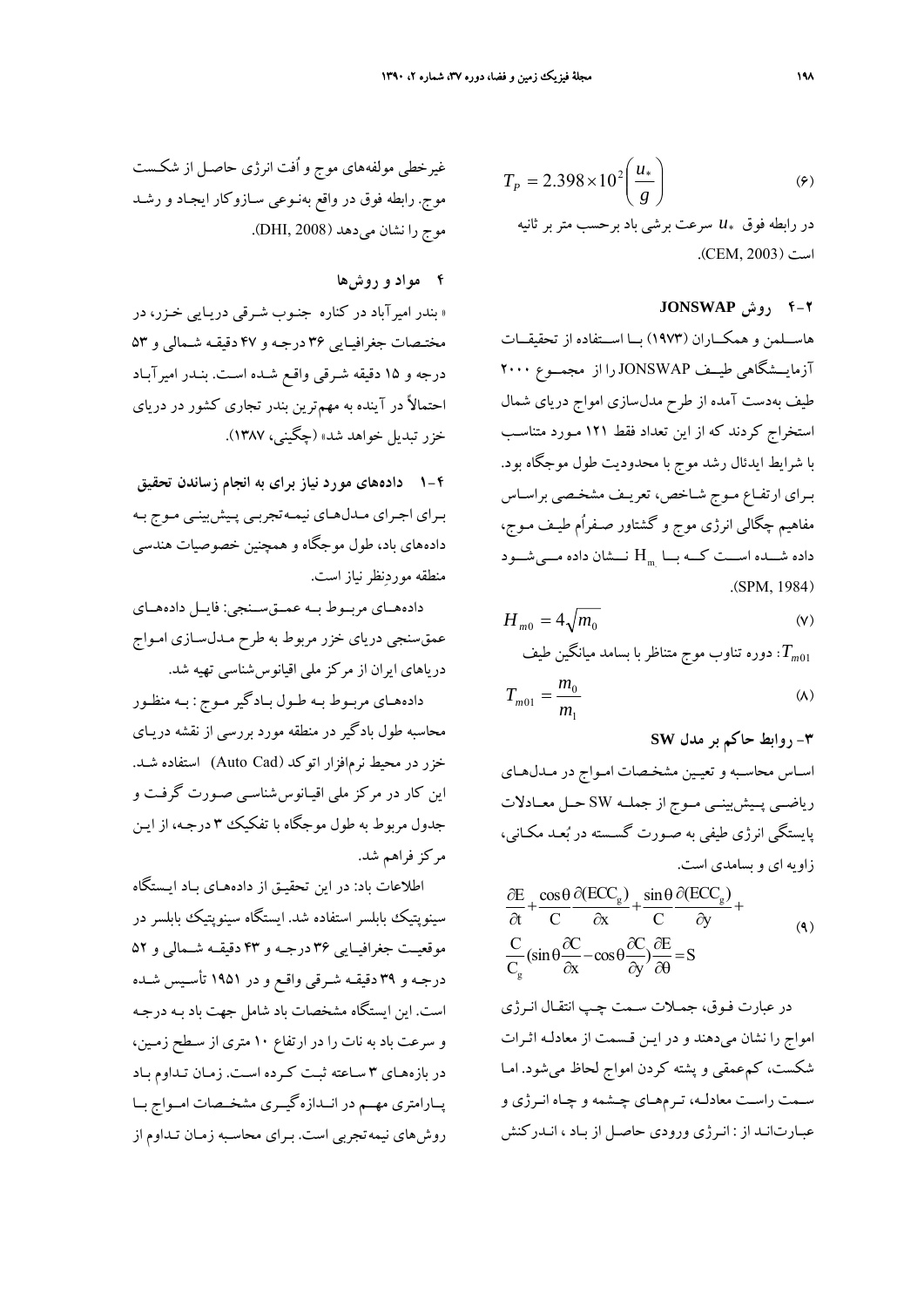تعريف باد ثابت استفاده شده است . به دليل آنكـه ايـستگاه سينوپتيك بابلسر تغييرات جهت باد را با فواصل 10 درجـه داده است، در اين طرح در صورتي كه اختلاف وزش بـاد از 20 درجه و اختلاف سرعت باد از 4 متـر بـر ثانيـه كمتـر باشد فرض مي شود باد موردنظرتغيير نكرده اسـت و بـادي ثابت است (چگيني، 1387). در اين كار دادههاي 1991 تا 2005 مورد استفاده قرار گرفته است.

اطلاعات موج: با توجـه بـه داده هـاي موجـود، در ايـن تحقيق از دادههاي دو بويه موجنگار بنـدر اميرآبـاد و بويـه نكا استفاده ميشود. بويه موجنگار بنـدر اميرآبـاد در عمـق 17 متري و در موقعيت جغرافيايي 36 درجـه و 55 دقيقـه و 27 ثانيه شمالي و 53 درجـه و 24 دقيقـه و 37 ثانيـه شـرقي نصب شده است. مـدت زمـان ثبـت امـواج بـا ايـن بويـه از تاريخ 2002/2/19 تـا 2003/3/19 و بـه صـورت ناپيوسـته بـوده اسـت. مشخـصات امـواج در بـازه زمـاني 2 سـاعت اندازهگيري شده است. از اطلاعات بويه شركت نفت خزر كـه در نكـا واقـع اسـت نيـزدر ايـن تحقيـق اسـتفاده شـد

(چگيني، 1387). بويه نكا در مختصات 53/3 درجه شرقي و 37/1 درجه شمالي واقع شده و زمـان ثبـت امـواج آن از تــــاريخ 1992/1/1 تــــا /10/31 1992 و بــــازه زمــــاني اندازهگيري آن 30 دقيقه است.

**5 راه اندازي مدل محلي SW** 

در تحقيــق حاضــر ناحيــه اطــراف بنــدر اميرآبــاد بــا ابعــاد شبكهبندي حدوداً 500 متر مدل شده است كه بدين ترتيب ابعاد المـانهـاي موجـود در شـبكه محلـي ( كـه تقريبـاً در سراســر محــدوده مــدل حالــت يكنــواختي دارد) در حــد 0/005 درجه است. محدوده شبكه محاسباتي در اين مـدل حدود 0/4درجه ( از طول جغرافيـايي 53/2 تـا 53/6) و در جهـت عـرض جغرافيـايي حـدود 0/36 درجـه ( از عـرض جغرافيايي 36/823 تا 37/2 ) اسـت. در مـدل حاضـر نـوع مرز در شمال، شرق و غرب بـاز و در جهـت جنـوب بـسته است. در شكل (1) ابعـاد شـبكهبنـدي مـدل محلـي عرضـه شده است.



**شكل.1** ابعاد شبكهبندي مدل محلي در اطراف بندر اميرآباد.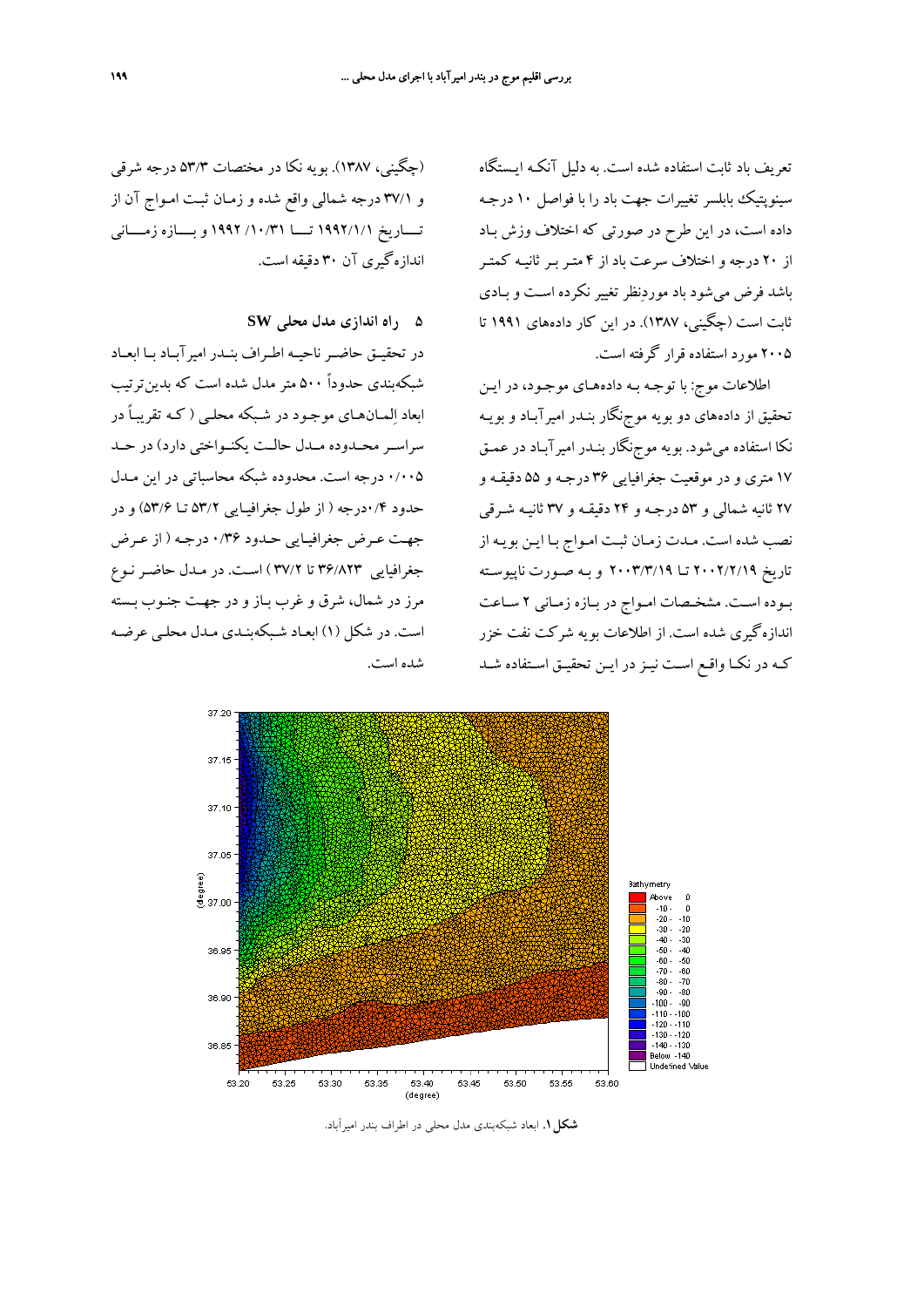در حالت كلي ابتدا انرژي از بـاد بـه سـطح آب منتقـل مي شود و پس از طي فرايندي كه شامل انتقال انرژي ميان بسامدهاي گوناگون اسـت، امـواج بـه حالـت رشـد نهـايي خود ميرسند و انتقال انـرژي از بـاد متوقـف مـي شـود. در چنـــين حـــالتي، مـــدل بـــه صـــورت طيفـــي كامـــل (fully spectral) به حل معادلات ميپردازد. بـدين معنـي كه همة پديدههاي ناشي از انتقال انرژي بـا در نظـر گـرفتن همه بسامدها و جهتهـاي موجـود، بـهطـور كامـل لحـاظ ميشوند و چنين حالتي بالطبع در مـدت زمـان طـولاني بـه انجام خواهد رسيد (گلشني، 1384).

مواردي وجود دارد كه در آن انتقال انرژي از باد مهـم نيـست و بحـث انتقـال امـواج از نقطـهاي بـه نقطـه ديگـر مهمترين عامل در تغيير پارامترهـاي امـواج اسـت . در ايـن موارد به علت وسعت ناچيز محدوده مـورد بررسـي و كـم بودن محدوده بادگير، ايجاد امواج از بـاد اهميـت چنـداني در مشخصات امواج ندارد و امواج انتقالي از نواحي ديگـر درصد عمده امواج را تـشكيل مـي دهنـد. بـه دليـل حـذف جملـههـاي منبـع شـامل انتقـال انـرژي از بـاد و انـدركنش غيرخطـي چنـين روش حلـي بـسيار سـريع تـراسـت و بـا سهولت بيشتري عملي خواهد شد. ايـن حالـت، بـه حالـت غيـر جفـت شـده جهتـي (directionally decoupled) معروف است (گلشني، 1384).

در اجراي مدل محلي با توجه به اينكه اين مدل بخشي از مدل كلي در طـرح مـدلسـازي امـواج درياهـاي ايـران

است و در محل مرزها از مدل كلي جدا شده ، براي لحاظ كردن اثر امواج ورودي از مدل كلي نياز به معرفي شـرايط مرزي مناسب در محل مرزها وجود دارد . شرايط مرزي بـه صـورت پـارامتري از مـدل كلـي بـراي مـدت 12 سـال از ژانويـه 1992 تـا اوت 2003 اسـتخراج شـد. ايـن پارامترهـا شامل ارتفاع موج عمده، زمان تنـاوب پيـك مـوج، جهـت ميانگين موج و شاخص پراكندگي جهتـي اسـت . مـدل بـه صورت پارامتري غير جهت شده جهتي اجرا شد. سپس با حساسيت سنجي و واسنجي مدل، بهترين نتايج بـا ضـريب همبستگي 80 درصد بين مدل محلي و بويـه بنـدر اميرآبـاد حاصل شد.

**6 نتايج** 

بـهطـوركلي رشـد مـوج بـه سـه دسـته رشـد مـوج بـا محــدوديت طــول موجگــاه، رشــد مــوج بــا محــدوديت مدتزمان وزش بـاد و حالـت كـاملاً توسـعه يافتـه تقـسيم مـيشـود. در روشهـاي نيمـهتجربـي SPM و CEM فرمولهايي براي هـر سـه مـورد رشـد مـوج پيـشنهاد شـده است. اين در حالي است كه در روش SMB روابـط رشـد موج فقط به رشد موج با محدوديت مدت زمـان وزش بـاد و محــدوديت در طــول موجگــاه محــدود مــيشــوند. در آبهاي دور از سـاحل بنـدر اميرآبـاد شـرايط رشـد مـوج محاسبه شده و در ج دول (1) درصد رخـداد شـرايط رشـد موج از 1991 تا 2005 براي روشهاي نيمهتجربـي SMB، SPM و CEM داده شده است.

| <b>CEM</b>                    | <b>SPM</b>              | <b>SMB</b>                             | Condition                                |
|-------------------------------|-------------------------|----------------------------------------|------------------------------------------|
| $\Gamma$ 9/7 $\gamma$         | T9/T                    | $\mathsf{r}\mathsf{1}/\cdot\mathsf{o}$ | درصد رخداد حالت أرام (ارتفاع موج صفر)    |
| 0V/YY                         | 00/9                    | 7.791                                  | درصد رخداد حالت محدودیت مدت زمان وزش باد |
| $\mathbf{r}/\cdot \mathbf{q}$ | 2/0                     | $\Lambda/\cdot\,$                      | درصد رخداد حالت محدودیت در طول موجگاه    |
| $\cdot/\cdot$ $\vee$          | $\cdot$ /2 $\mathsf{r}$ |                                        | درصد رخداد حالت كاملاً توسعه يافته       |

**جدول.1** درصد رخداد شرايط رشد امواج در منطقه اميرآباد ( دوره زماني 15 ساله).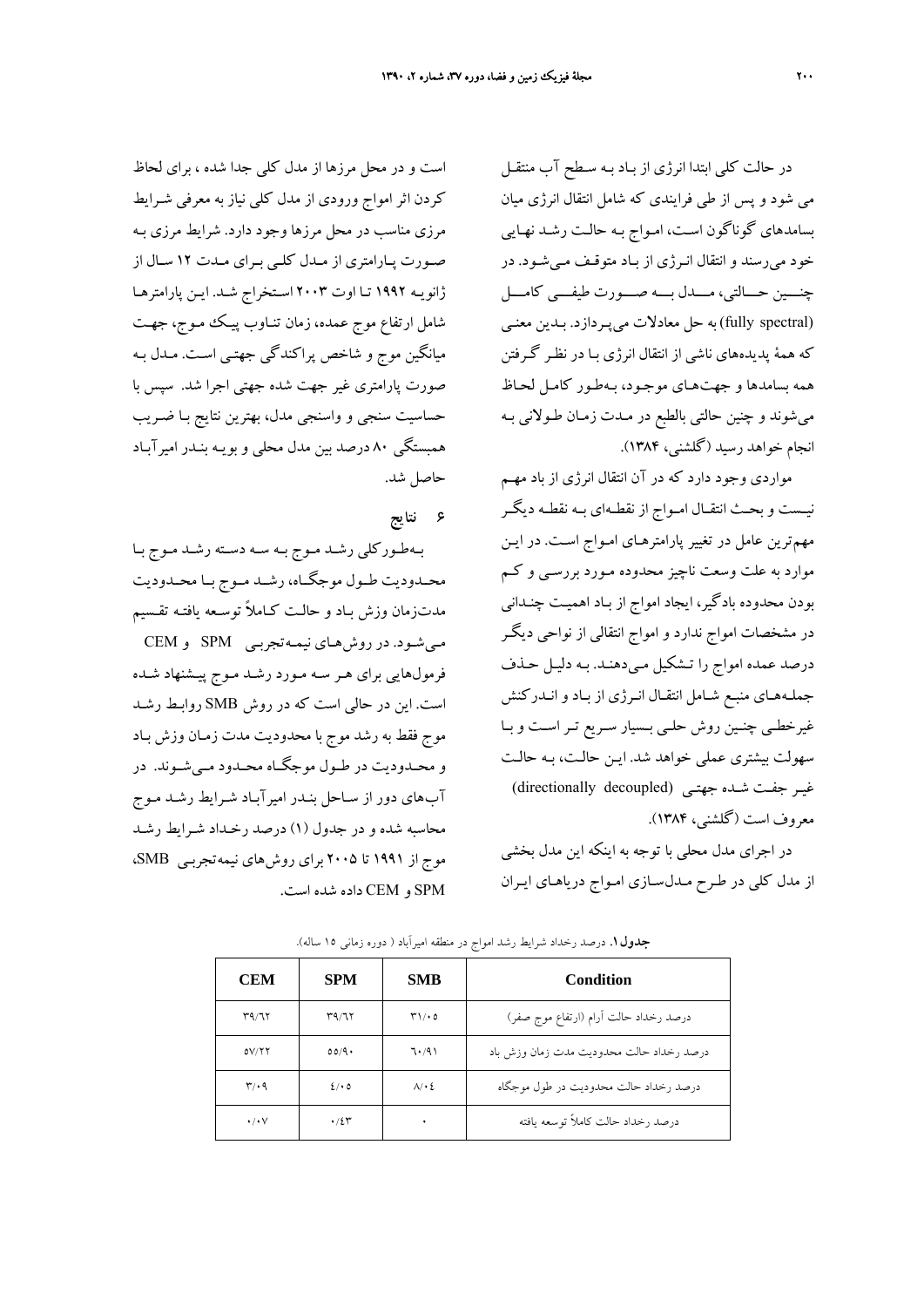اگر CC = -۱ باشد بيانكننده اين است كـه بـين متغيرهـا همبــستگي كامــل ولــي معكــوس وجــود دارد و مفهــوم 0 =CC آن است كه بـين دو متغيـر مـورد بررسـي مطلقـاً همبستگي وجود ندارد . رابطه ضـريب همبـستگي عبـارت است از:

$$
CC = \frac{\sum (x_i - \overline{x})(y_i - \overline{y})}{\sqrt{\sum (x_i - \overline{x})^2 (y_i - \overline{y})^2}}
$$
(1)

در رابطه فوق، x سري آماري نتايج اندازه گيري شده ، y سري آماري نتايج مربوط بـه نتـايج شـبيهسـازي شـده و x و y متوسط هريك از اين دو سري را نشان ميدهد. نيز تعداد كل دادهها در سري آماري اسـت » (چگينـي، *<sup>n</sup>*  $.$ (1٣٨٧)

در شــكلهــاي 2 و 3 ضــريب همبــستگي بــين نتــايج روشهاي نيمهتجربـي پـيشبينـي مـوج و روش عـددي بـا دادههاي بويهاي مقايسه شده است.

با توجه به جدول فـوق ملاحظـه مـي شـود كـه شـرايط رشد مـوج در منطقـه اميرآبـاد ، شـرايط محـدوديت زمـان تداوم باد بوده و تقريباً در هيچ موردي حالت امواج كاملاً توسعه يافته ايجاد نشده است.

## **1-6 مقايسه روشهاي نيمهتجربي و مدل محلي SW با بويه**

«پارامترهاي آماري وجود دارند كـه از آن هـا بـراي تعيـين ميــزان انطبــاق و پراكنــدگي دو ســري از دادههــا اســتفاده مــيشــود. يكــي از ايــن پارامترهــا ضــريب همبــستگي (Correlation Coefficient) اسـت. ضـريب همبــستگي شاخصي است كه بهمنظور تعيـين نـوع همبـستگي و ميـزان درجه رابطه بين دو متغير به كـار ًمـي(ود و مقـدار آن بـين يك و منفي يك نوسان مـي كنـد. يعنـي 1 ≥ CC ≤ -1 ، چنانچه 1 =CC باشد ، نشانگر اين است كه بين متغيرهاي مورد بررسي همبـستگي كامـل و مـستقيم موجـود اسـت و



**شكل.2** مقايسه ضريب همبستگي بين نتايج ارتفاع موج حاصل از روشهاي گوناگون با بويه.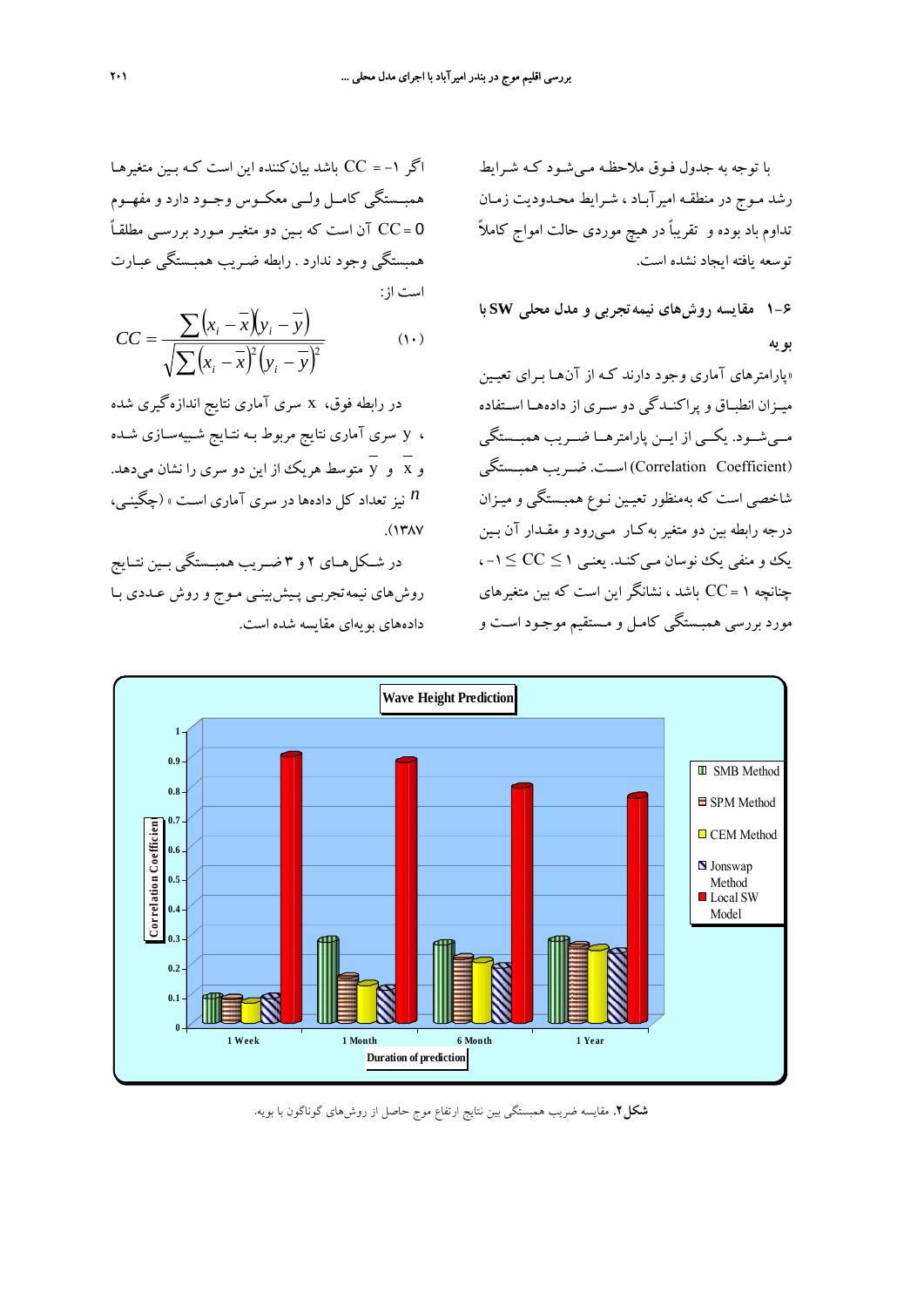

**شكل.3** مقايسه ضريب همبستگي بين نتايج زمان تناوب موج حاصل از روشهاي گوناگون با بويه.



**شكل.4** مقايسه ارتفاع موج حاصل از روشهاي SPM و SMB با دادههاي بويه در چند قله موج.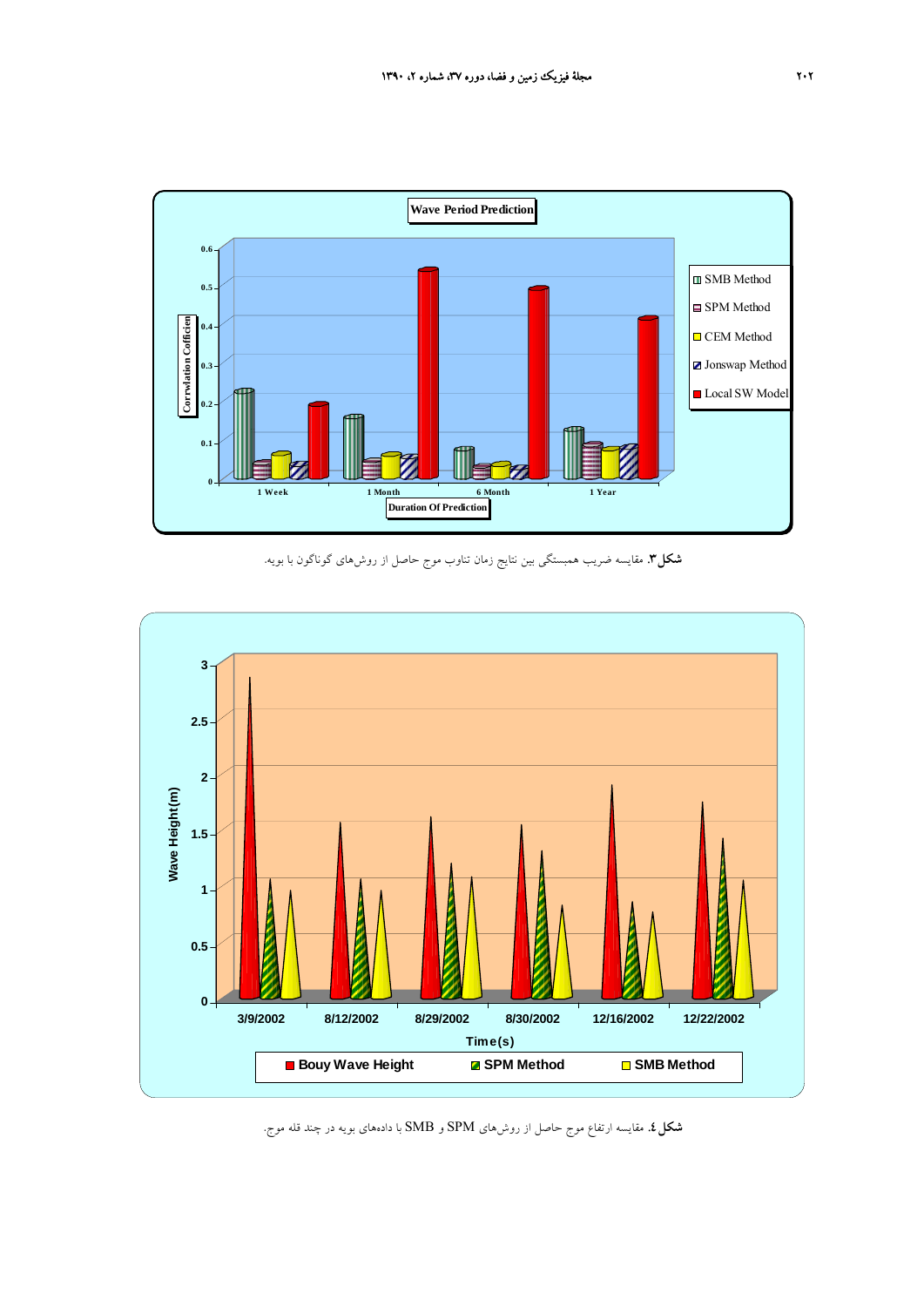

**شكل.5** مقايسه زمان تناوب موج حاصل از روشهاي SPM و SMB با دادههاي بويه در چند قله موج.

نيمهتجربي با مقايسه ضريب همبستگي روش SMB داراي بيشترين همبستگي با دادههاي بويهاي است. امـا بـا مقايـسه ســريهــاي زمــاني حاصــل از روشهــاي نيمــهتجربــي بــا دادههاي بويهاي در قلهها، مشاهده ميشود كه در اين نقاط

همانطور كه در شكلها نيز ديـده مـي شـود روش عـددي همبستگي خـوبي بـا داده هـاي بويـهاي دارنـد. البتـه چنـين چيزي انتظار ميرفـت، زيـرا روشهـاي عـددي بـا در نظـر گرفتن پديدههاي موجود در مناطق ساحلي ، الگوي خـوبي براي پيشبيني موج بهدسـت مـيدهنـد. از بـين روشهـاي روش SPM به دادههاي بويهاي نزديكتراست.



**شكل.6** مقايسه مقادير اندازهگيري شده و محاسبه شده ارتفاع موج با روش SPM.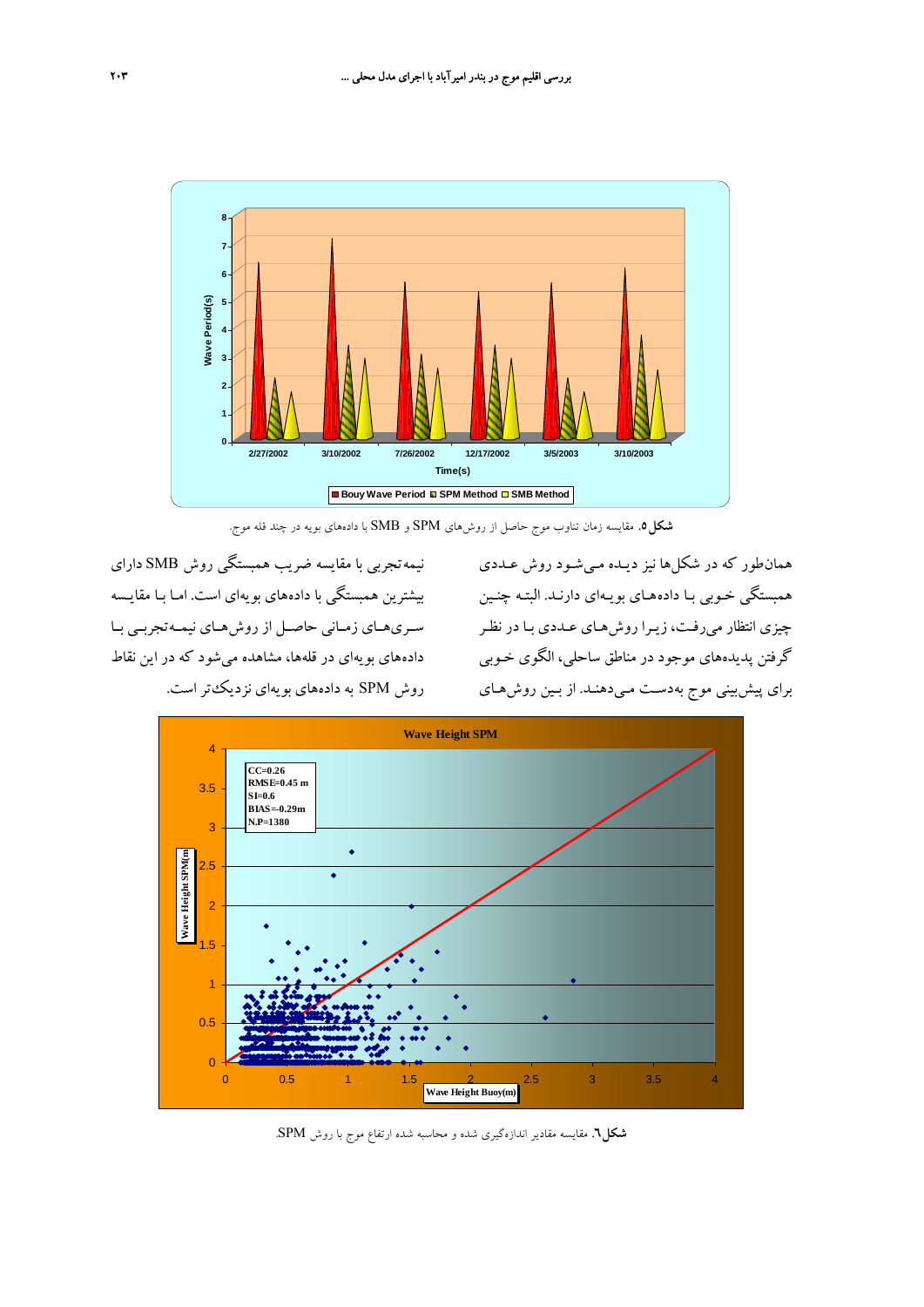

**شكل.7** مقايسه سري زماني ارتفاع موج حاصل از روشهاي نيمهتجربي با دادههاي بويه در مارس .2002



**شكل.8** مقايسه سري زماني ارتفاع موج حاصل از روش SPM و مدل محلي با بويه در مارس .2002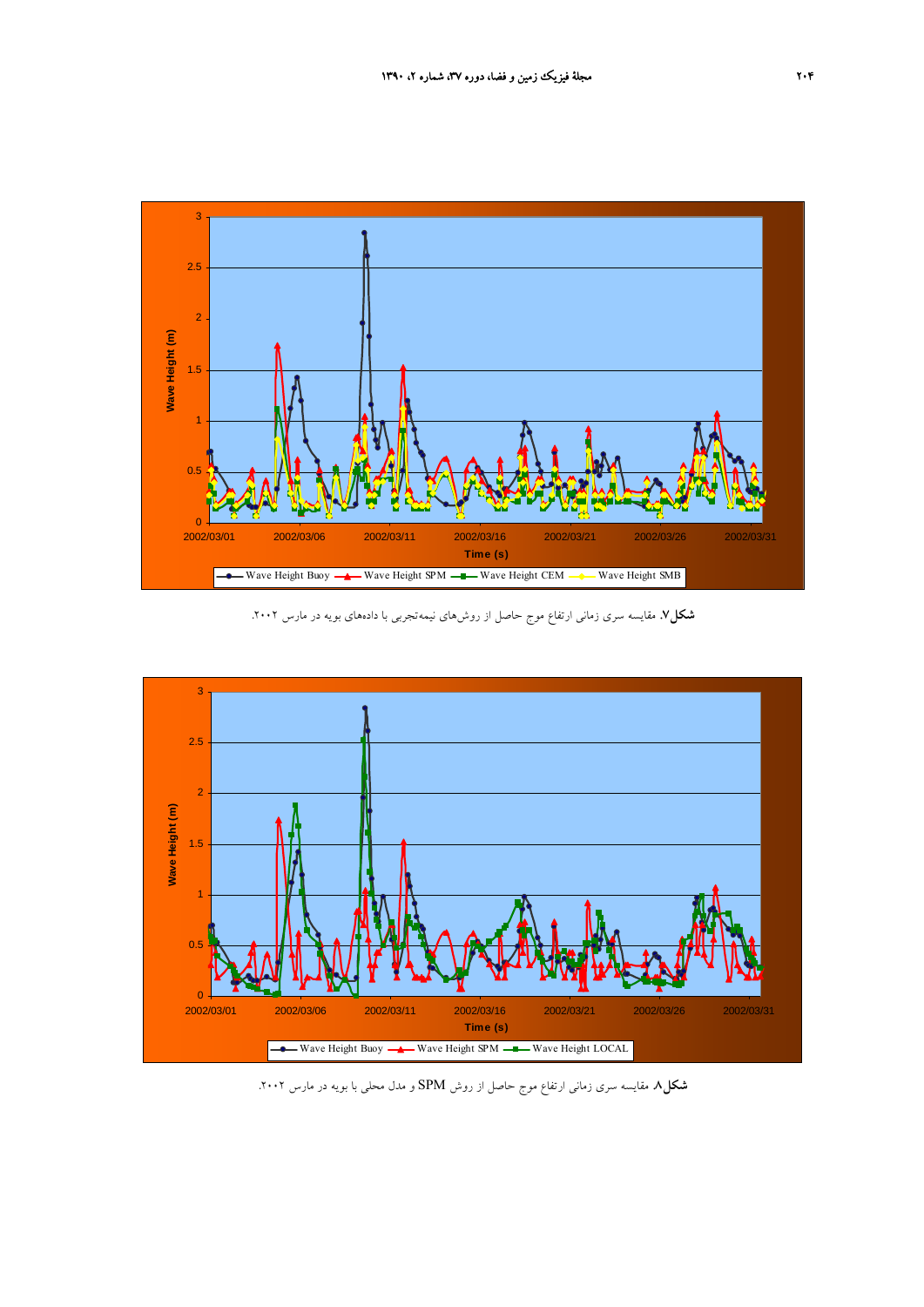

**شكل.9** مقايسه سري زماني ارتفاع موج حاصل از روش SPM و مدل محلي با بويه در مه .2002



**شكل.10** مقايسه سري زماني تناوب موج حاصل از روشهاي نيمهتجربي با دادههاي بويه در مارس .2002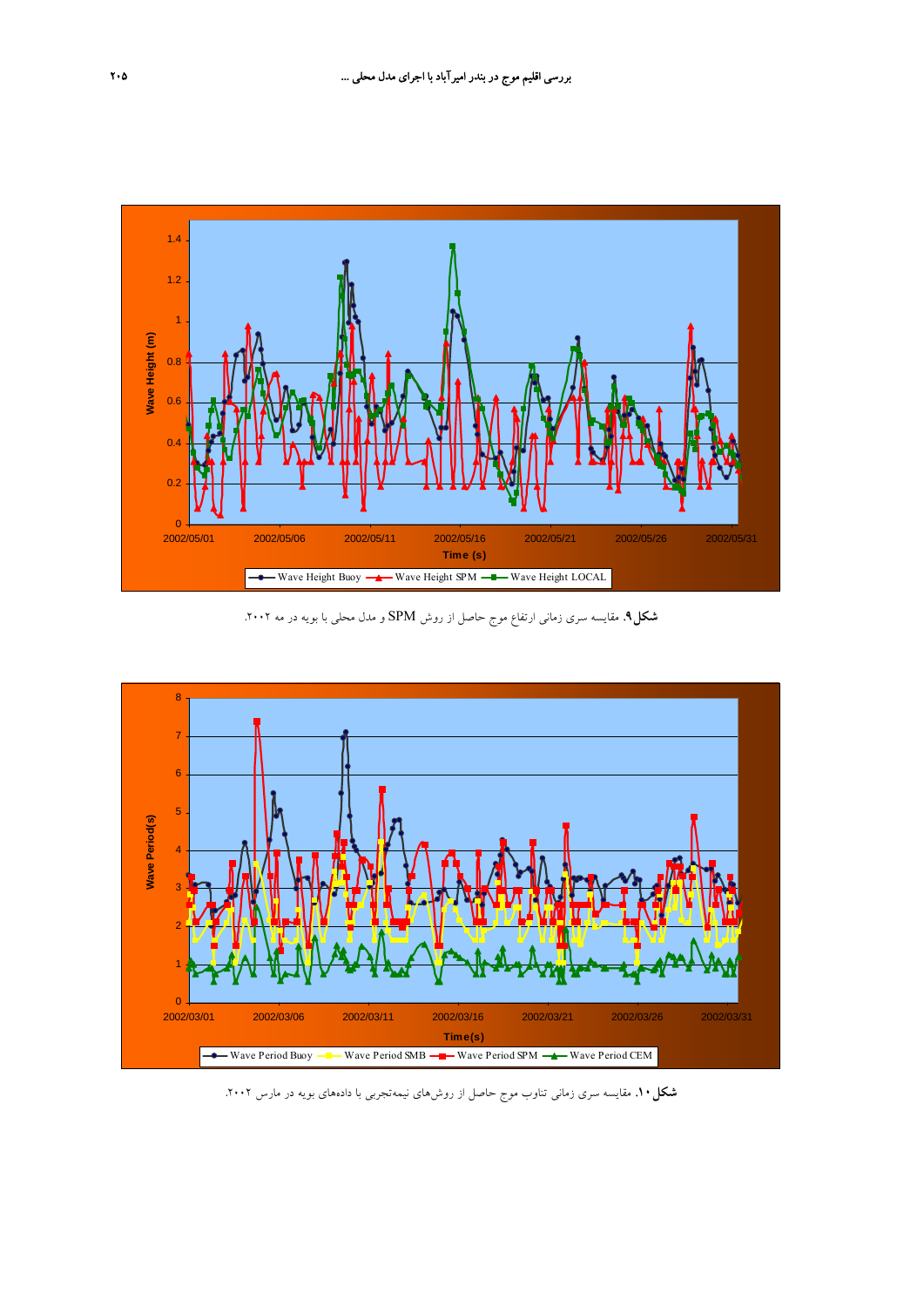

**شكل.11** مقايسه سري زماني تناوب موج حاصل از روش SPM و مدل محلي با بويه در مارس .2002



**شكل.12** مقايسه سري زماني تناوب موج حاصل از روش SPM و مدل محلي با بويه در مه .2002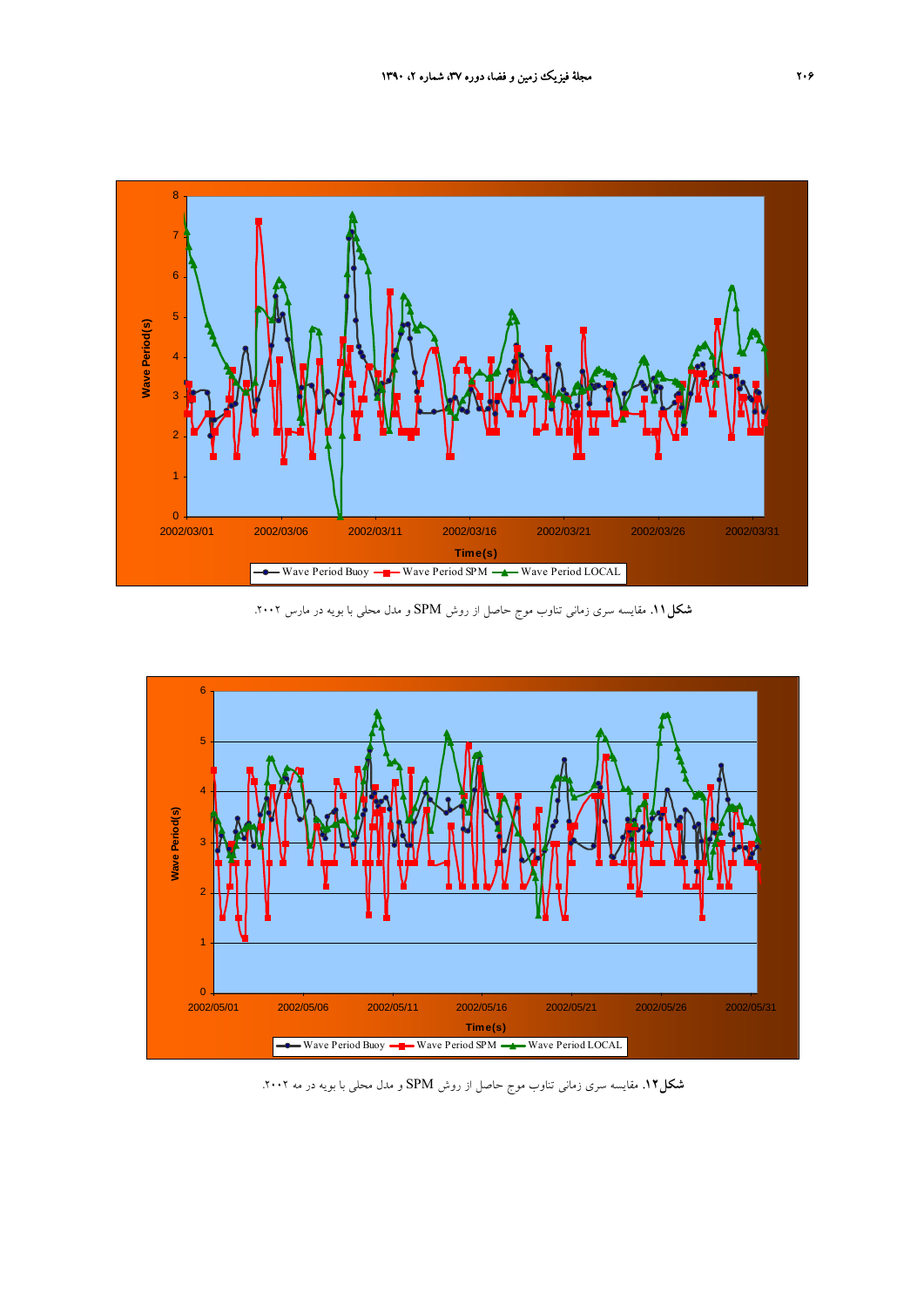همچنين مشاهده ميشود كـه همخـواني بـين دادههـاي بويــه و نتــايج روشهــاي نيمــهتجربــي بــسيار كــم اســت. بهطوريكه نمـيتـوان از نتـايج روش هـاي نيمـهتجربـي بـا اطمينان زياد استفاده كرد. نكته ديگـر اينكـه زمـان تنـاوب موج حاصل از روش CEM بهطور آشكاري كمتر از زمان تنــاوب مــوج حاصــل از روش SPM اســت. روشهــاي نيمهتجربي در اكثـر مـوارد ارتفـاع و دوره تنـاوب را صـفر پــيشبينــي مــيكننــد و ايــن يكــي از اشــكالات روابــط نيمهتجربي است؛ زيرا ارتفاع موج در سطح دريا بـه نـدرت صفر ميشود و هميشه تحت تاثير باد و يا امواج دورآ قـرار دارد. نكته ديگر اينكه در اكثر مواقع روش هاي نيمهتجربي

Above 2.750 2.2500 - 2.5000 2.0000 - 2.2500 1.5000 - 1.7500 1.2500 - 1.5000 0.7500 - 1.0000 0.5000 - 0.7500 0.2500 - 0.5000 Below 0.2500 N 18.33 % 10 %

ارتفاع موج را كمتر از بويه پيشبيني كردهاند. بهطوركلـي خطاي استفاده از روشهاي نيمهتجربي زياد است.

**2-6 مقايسه گلموج حاصل از SPM و مدل محلي بـا گلموج بويه نكا** بعــــد از صــــحتســــنجي و واســــنجي، مــــدل بــــراي دوره 12 ســـــــاله از ژانويـــــــه 1992 تـــــــا اوت 2003 اجـــرا شـــد و در ايـــن مـــدت الگـــوي امـــواج منطقـــه بـــهدســـت آمـــد. در شـــكل 13 و 14و 15 گـــلمـــوج حاصل از مدل SW، روش SPM و بويه نكا با هـم مقايـسه شدهاند.

Rose Wave LOCAL MODEL (meter) **Above 2.7500** 2.5000 - 2.7500 2.2500 - 2.5000 2.0000 - 2.2500 1.7500 - 2.0000 1.5000 - 1.7500 1.2500 - 1.5000 1.0000 - 1.2500 0.7500 - 1.0000 0.5000 - 0.7500 0.2500 - 0.5000 Below 0.2500 N Calm 12.31 %

**شكل.13** گلموج يكساله بهدست آمده از بويه نكا**. شكل.14** گلموج يكساله بهدست آمده از مدل محلي در محل بويه نكا.



N

**شكل.15** گلموج يكساله بندر اميرآباد- روش SPM.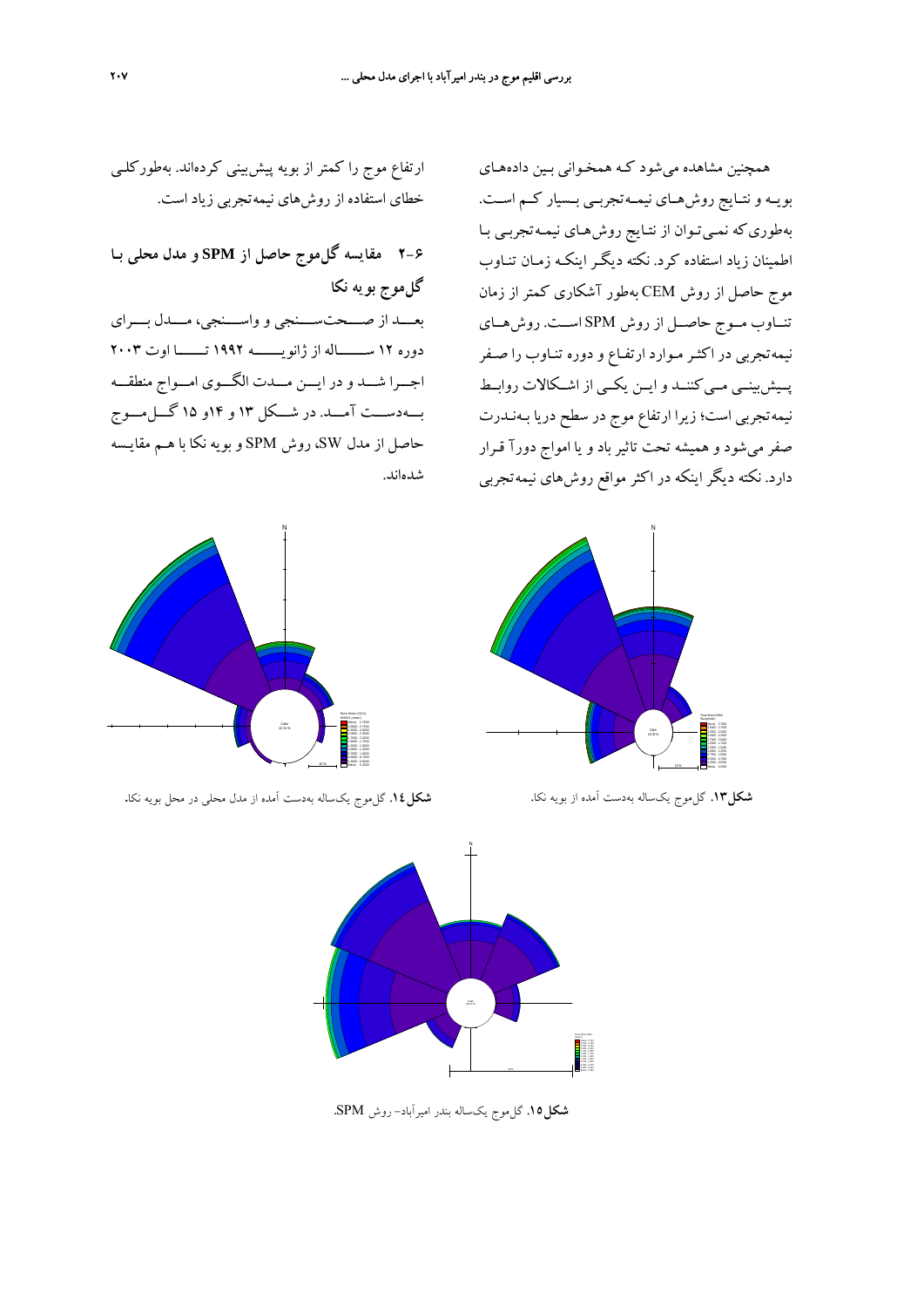به طور كلي گلموج حاصل از روشهاي نيمـهتجربـي انطباق مناسبي با گلموج حاصل از بويه نكـا نـدارد . امـا از نظرجهت غالـب امـواج، گـلمـوج حاصـل از روش SPM داراي انطباق بيشتري است. در اين گلمـوج جهـت غالـب اصلي شمال غربي است كه در گل مـوج بويـه نكـا حـدود 47% از كـل امـواج و در گـلمـوج حاصـل از روش SPM حدود 30% و در گلموج مدل محلي 56% از كل امـواج را شامل ميشود. جهت غالب بعدي غرب و شمال اسـت. در شـرايط آرام (Calm (بـين سـه گـلمـوج اخـتلاف زيـادي وجود دارد. علت اين امر ميتواند انتخاب حد ارتفاع موج صفر يعني كمتر از 0/25 متر باشد. طبيعي كـه بـا كوچـك كردن اين عدد، درصد شرايط آرام افـزايش مـي يابـد. امـا دليل ديگر صفر بـودن ارتفـاع مـوج حاصـل از روش هـاي نيمهتجربي اين است كه روش هاي نيمهتجربـي در مـواقعي كه سرعت باد صفر باشد ارتفـاع مـوج را صـفر پـيشبينـي ميكنند. دادههاي بويـه ارتفـاع مـوج غالـب را 0/285 متـر پيشبيني ميكننـد. درحـاليكـه روش SPM ارتفـاع مـوج غالب را 0/185 متـر و مـدل محلـي ارتفـاع مـوج غالـب را 0/485 مترپيشبيني ميكند.

**7 بحث** 

در اين تحقيق مشكلاتي نيز براي دستيابي به جواب صحيح وجود داشت كه به آنها اشاره ميشود.

- در مورد ايستگاه سينوپتيك بابلسر، دادههاي باد بهخوبي اندازهگيري نشده است . زيرا دورتادور اين ايستگاه با موانعي مانند درخت و ساختمان پوشيده شده است و بادسنجها دادههاي باد را با دقت مناسبي اندازهگيري نميكنند. لذا استفاده از اين دادهها در روشهاي نيمهتجربي پيشبيني موج، خالي از اشكال نيست. قبل ازاستفاده از دادههاي باد اين ايستگاه، ميبايد دادههاي باد آن با دادههاي باد ايستگاه سينوپتيك ديگري كه در نزديكي بندر اميرآباد قرار دارد و يا دادههاي باد

اندازهگيري شده روي خشكي مقايسه و واسنجي ميشد. اما دسترسي به چنين امكاني وجود نداشت. - دادههاي بويه اميرآباد كه در آبهاي عميق قرار دارد داراي خطا است و براي از بين بردن اين خطا بايد دادههاي

بويه با استفاده از دادههاي اندازهگيري شده موج روي كشتي، واسنجي ميشد. ولي چنين اطلاعاتي در دسترس نبود.

به طور كلي روشهاي نيمهتجربي براي پيشبيني موج مناسب نيستند. زيرا فقط اثر باد در اين روشها لحاظ شده و تنها باد است كه باعث ايجاد موج ميشود. درحاليكه مدل عددي با در نظر گرفتن همة پارامترهاي موجود، مشخصات امواج در منطقه را با دقت قابل قبولي به دست ميدهد. بحث مقايسه بين روشهاي نيمهتجربي و مدل عددي بهطوركلي درست نيست، زيرا اصول اين دو روش با هم فرق دارد. اما در آبهاي دور از ساحل كه باد سهم زيادي در ايجاد موج دارد ميتوان اين دو روش را با هم مقايسه كرد. با توجه به اينكه بويه بندر اميرآباد در آب عميق واقع شده است، اين مقايسه ميتواند درست باشد. براي تحقيقات بعدي موارد زير را ميتوان مورد توجه قرار داد:

- بررسي پديدههاي موجود در مناطق ساحلي: ميتوان پديدههاي گوناگوني را با فرمولبنديهاي متفاوت وارد مدل كرد و ميزان تاثير پديدهها را در مشخصات امواج در مناطق گوناگون مشاهده كرد.

- مقايسه مدل محلي SW با ساير مدلها: ميتوان مدل SW را با مدلهاي ديگري كه ابعاد شبكهبندي آن در حدود ابعاد شبكهبندي مدل SW باشد مقايسه و مدل بهتر را براي پيشبيني امواج منطقه معرفي كرد.

**8 نتيجهگيري**  - از بين روشهاي نيمهتجربي، روشهاي SPM و CEM، بهترتيب داراي كمترين و بيشترين انحراف در پيشبيني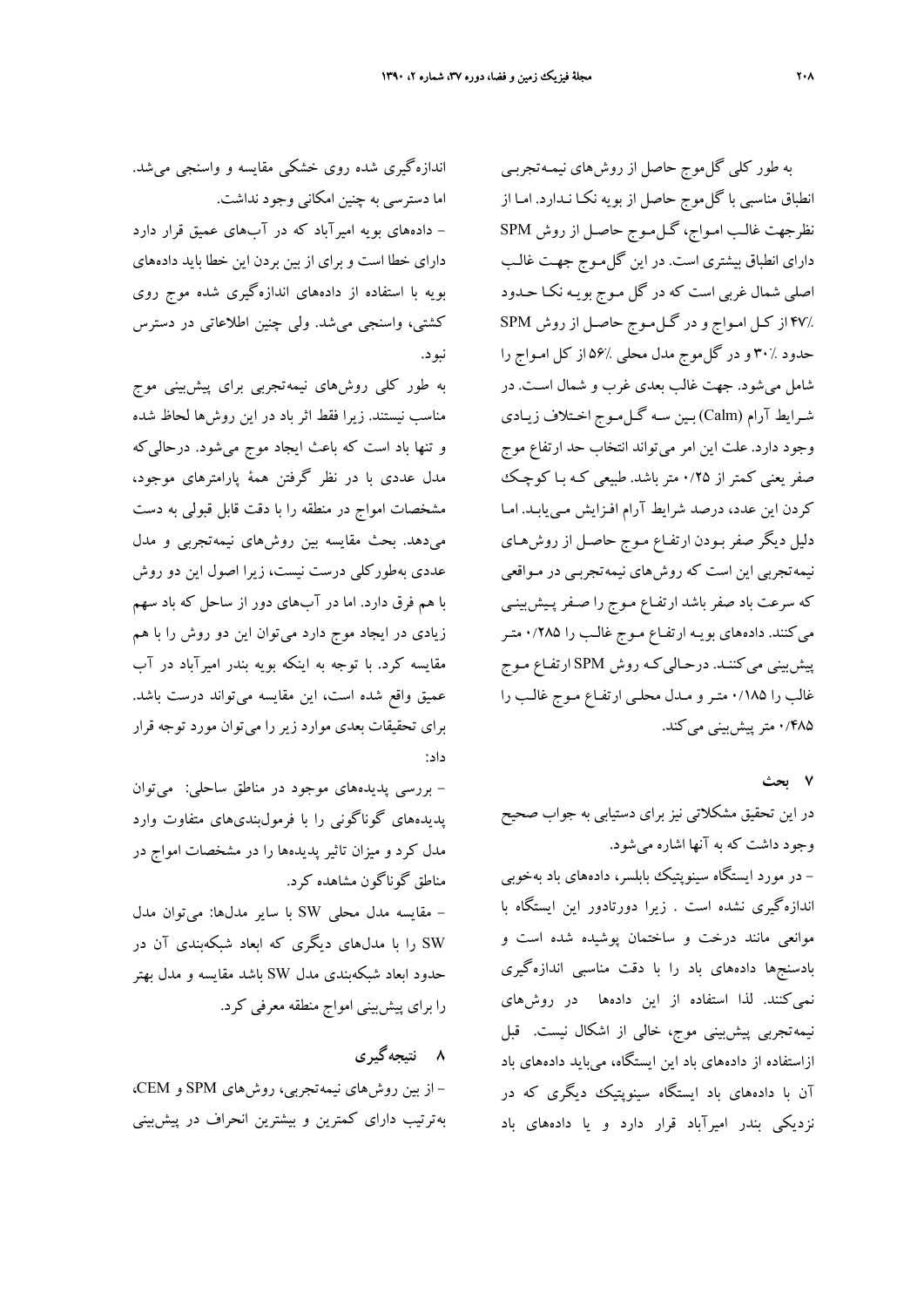بر خود واجب ميدانم از همة عزيزاني كه مرا در تهيه و تدوين اين تحقيق ياري رسانده اند، از جمله استادان محترم راهنما، آقاي دكتر اكبرپور و دكتر گلشني و استاد محترم مشاور، جناب آقاي مهندس منصوري كه زحمات بسياري را متحمل شدند، تشكر و قدرداني كنم. همچنين از مركز ملي اقيانوسشناسي و بهخصوص رئيس محترم مركز، آقاي دكتر چگيني نيز كمال تشكررا دارم.

**منابع**  چگيني، و،. ،1377 نظريههاي موج، شركت جهاد تحقيقات آب و آبخيزداري، ص -131 .149 چگيني، و،. چگيني، ف،. تائبي، س،. ،1387 تعيين اقليم امواج ناشي از باد در آبهاي دور از ساحل بندر اميرآباد، گزارش از مركز ملي اقيانوسشناسي، 150 ص. درخشان، ش،. ،1383 پيشبيني مشخصات امواج دريا با روشهاي تجربي در منطقه بوشهر، اولين كنگره ملي مهندسي معدن، 9 ص. سيادت موسوي، س،. ،1385 مقايسه نتايج مدلهاي رياضي تعيين مشخصههاي امواج ناشي از باد SWAN،SW21-Mike و مدل پارامتريك SPM در خليج چابهار، هفتمين كنفرانس بين المللي مهندسي عمران، 8 ص. سيفان آهاري، ع،. ،1384 تحليل وضعيت امواج ناشي از باد در منطقه بوشهر با استفاده از مدل 21Mike، پاياننامه كارشناسي ارشد فيزيك دريا، دانشگاه تربيت مدرس، 116ص. عظام، م. ١٣٨٣، ارزيابي روشهاي پيشبيني امواج ناشي از باد در آبهاي دور از ساحل بندر انزلي با استفاده از دادههاي موجود و ارائه روش مناسب، پاياننامه كارشناسي ارشد، دانشگاه آزاد اسلامي، واحد تهران

شمال، دانشكده علوم و فنون دريايي. 122 ص.

مشخصههاي موج است. - از بين روشهاي متفاوت نيمهتجربي و طيفي ذكر شده، مناسبترين روش براي پيشبيني مشخصات امواج، روش SPM است.

- جذر متوسط مربع خطاهاي (RMSE (روش SPM در پيشبيني ارتفاع موج 0/45 متر و ضريب همبستگي روش SPM با دادههاي بويهاي در پيشبيني ارتفاع موج 26 درصد است.

- جذر متوسط مربع خطاهاي (RMSE (روش SPM در پيشبيني زمان تناوب موج 1/2ثانيه و ضريب همبستگي روش SPM با دادههاي بويه اي در پيشبيني زمان تناوب موج 8 درصد است.

- بهطوركلي مناسبترين روش از بين روشهاي مدل و SMB, SPM,CEM, JONSWAP نيمهتجربي عددي SW براي پيشبيني امواج منطقه دريايي بندر اميرآباد، مدل محلي SW است.

- با توجه به گلموج حاصل از اندازهگيري بويه نكا، جهت غالب موج در بندر اميرآباد در راستاي شمال غرب و جهت غالب بعدي در راستاي شمال است.

- روش عددي، جهت غالب موج را دقيقتر از روش نيمه تجربي پيش بيني مي كند، بهطوري كه گل موج حاصل از روش عددي نسبت به گلموج روش نيمهتجربي تطابق بيشتري با گلموج اندازهگيري شده در محل بويه نكا دارد.

- با مقايسه نتايج مدل محلي با دادههاي بويه در بازه زماني /2/2 2002 تا 2002/3/15 ، ضريب همبستگي 0.906=CC، جذر متوسط مربع خطاها 0.224=RMSE متر حاصل شد.

- براي ضريب واسنجي، ضريب شاخص پراكندگي 2=n و گام زماني 900 ثانيه پيشنهاد ميشود.

**تشكر و قدرداني**